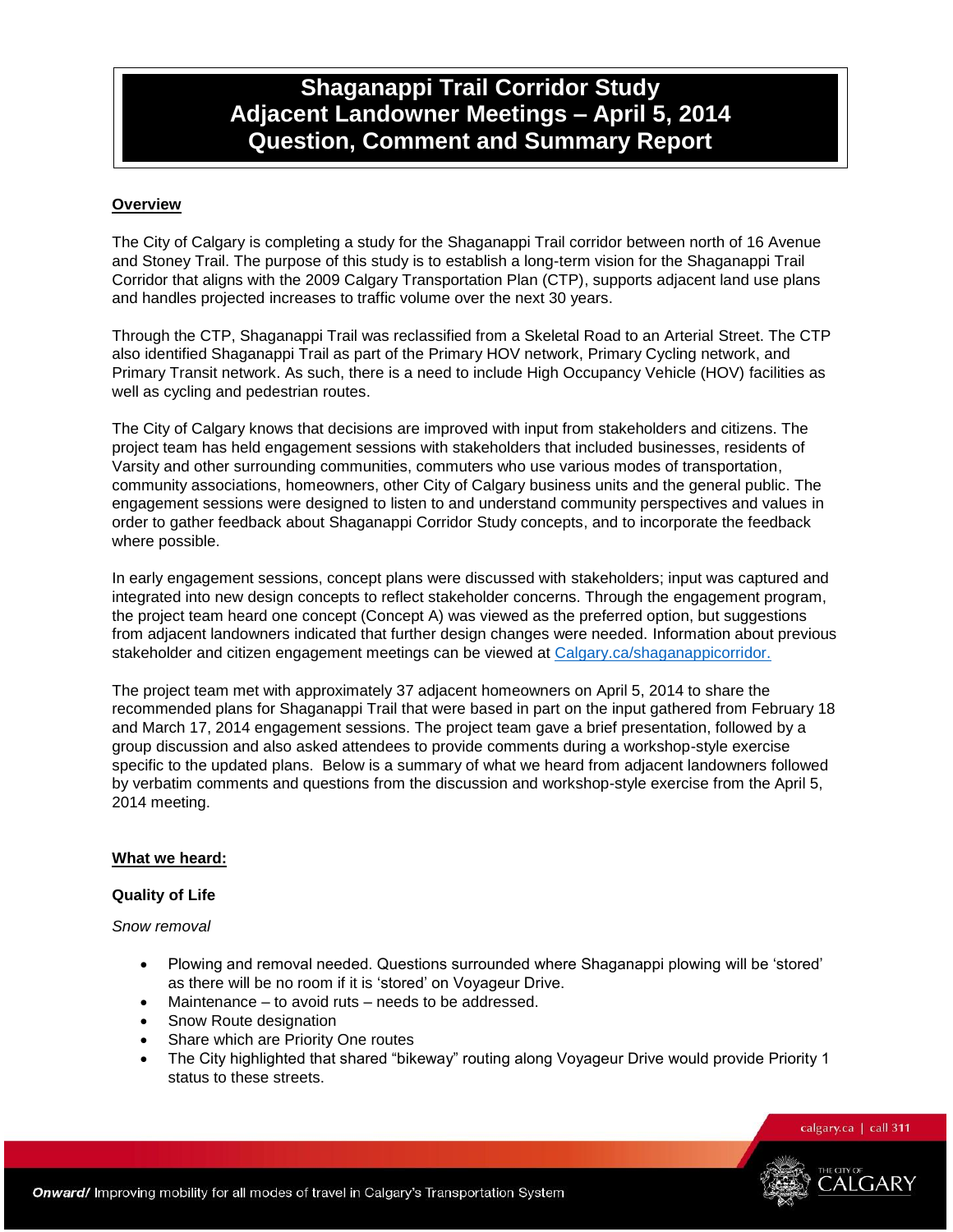#### *Paving Alleyways*

- Support was given for paving alleyways, but expressed interest in paving all Shaganappi-facing homes, "including paving behind the park" (northeast part of Voyageur) and "continue paving to Verona" to connect bike path to the park by Vegas Way.
- Consider how this will impact parking, garbage cans, and sidewalks.

#### *Sound wall*

- The City confirmed that existing sound walls would be grandfathered and maintained. Area without sound walls would have the opportunity to consider adding them in future, based on City policy (two-thirds support required from affected homeowners).
- Expression of interest in details on the height of sound walls

#### *Median*

 Still interested in making median narrower. The City illustrated how the "wide" median is needed to accommodate left-turning lanes and that only a narrow median actually exists in that case.

#### *Sidewalk and setback*

- Questions regarding who would be paying for changes (driveways, front sidewalks, etc.) when the frontage is taken for the Shaganappi widening. The City confirmed that the cost of constructing any changes driven by Shaganappi would be borne by the Cite, as is typical practice.
- Concern over replacing trees that have been removed due to the project and that The City promises to replace them. The City indicated that standard practice is to replace affected trees on a 2-for-1 basis.

#### *Renaming Voyageur*

 Adjacent stakeholders expressed support for renaming Voyageur Drive(s) to other site-specific names such as Van Dyke Drive. The City recommended that homeowners on each block could with the Varsity Community Association to request such changes, if desired.

## **Traffic Lights**

- Request for Traffic Impact Analysis.
- Need for traffic signal coordination.
- There is an existing safety concern for pedestrians trying to cross the right-turn bay in the northwest corner of 40 Avenue. The City will refer this concern to the Traffic Operations department, which can refer the existing concern.

#### *Traffic signal at Valiant Drive*

 Pedestrian safety was a concern. It was suggested to keep the overpass instead of having street level lights. The City highlighted that construction of an overpass with proper; wheel-chair accessible ramps would have a substantial property impact on adjacent homes, and is not consistent with the arterial designation of the corridor, which provides for a lower-speed environment with accommodation for all modes of transportation.

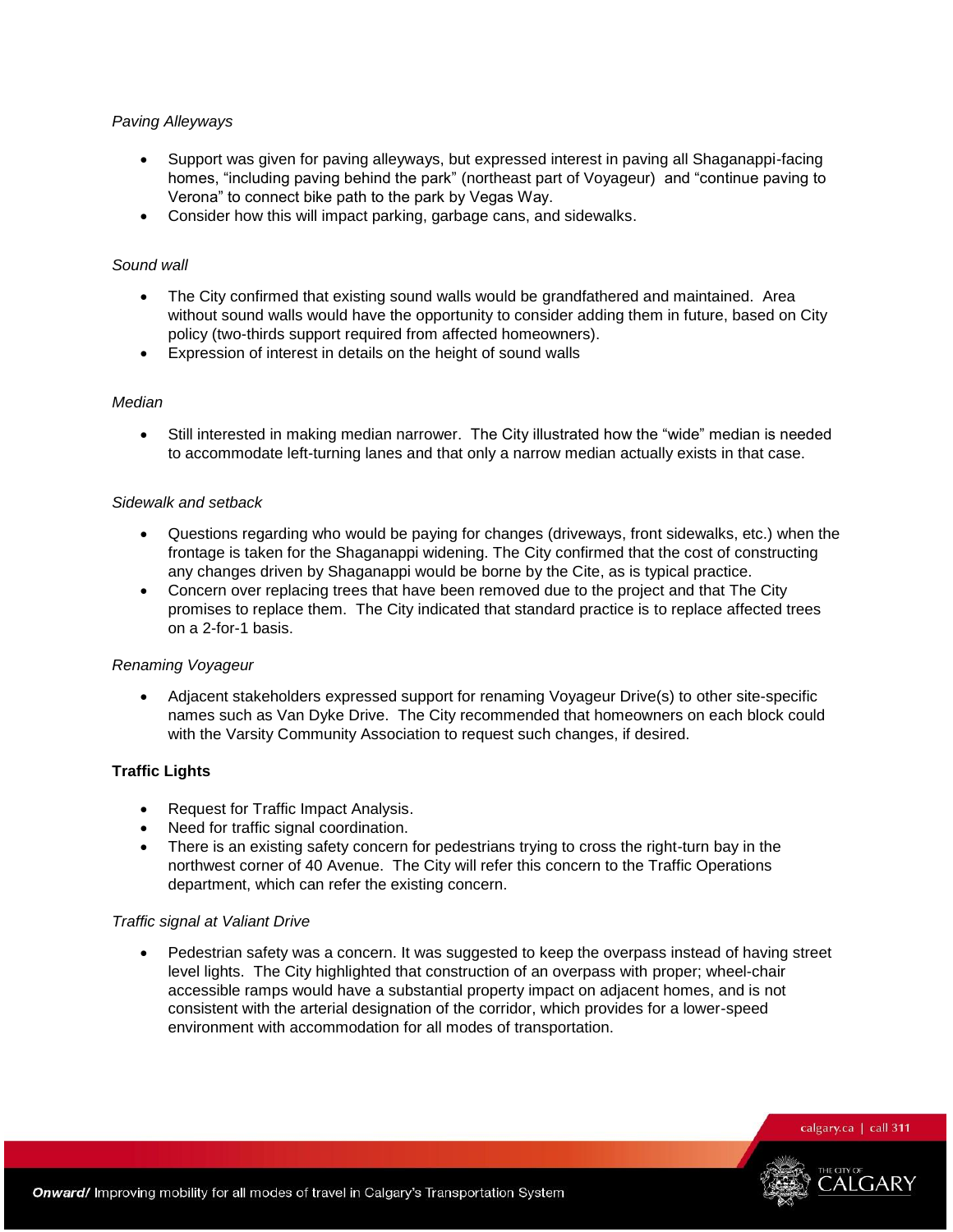## **Verbatim Comments and questions:**

Outstanding questions/comments from attendees:

- Will Voyageur Drive become a snow route in this concept?
- Driveway that extends 5 ft onto City property property owner will invoke his squatter rights
- Snow removal on Voyageur Drive will the pile make the road too narrow? And what if Shaganappi piles its snow too? If it snows, we need the removal. It needs to not just be plowed and stowed, it needs to be removed
- How do we know that the grandfathering of the sound wall will be put forward? (ANSWER: a concern we will note)
- Can The City take property (the 65% that needs to be green space) within my property line?

#### **Questions and Answers:**

- **Is there room for a sound wall?** ANSWER: Yes, there is room in this cross section for a sound wall. Height of the wall would be determined in future, but would not be lower than existing walls.
- **Is there a sewer upgrade?** ANSWER: Sewer and utility upgrades are typically completed at the same time as road construction, if they are required.
- **My biggest concern is the vote for the sound barrier. I want to know before I invest if the wall is there in the future…I have concerns of uncertainty** ANSWER: The City confirmed that existing sound barriers would be "grandfathered". Sound walls in new areas will follow City policy, which requires support from two-thirds of affected homeowners at that time.
- **Is there grandfathering of sound wall decisions?** ANSWER: Yes.
- **Why is my alley not paved?**

ANSWER: The paved alleys have been identified where they are needed for primary access to or from Voyageur Drive., but not in other areas.

- **Your measurement of width of Shaganappi is 45.2, is that property line to property line?** ANSWER: Yes. This is the width at the narrowest point; there are other points where it is slightly wider.
- **How do I know where my property line is?** ANSWER: Property lines are marked with steel posts. Homeowners who want to re-mark their property lines can engage an Alberta Land Surveyor to prepare a Real Property Report (RPR).
- **Will we lose frontage for sidewalk to our property line and will we get paid for that?** ANSWER: There is an existing "frontage" area adjacent to most lots that are owned by the City within their road right-of-way. This area will be used for relocation of the sidewalk in most cases. There is no purchase required, and no compensation is provided.

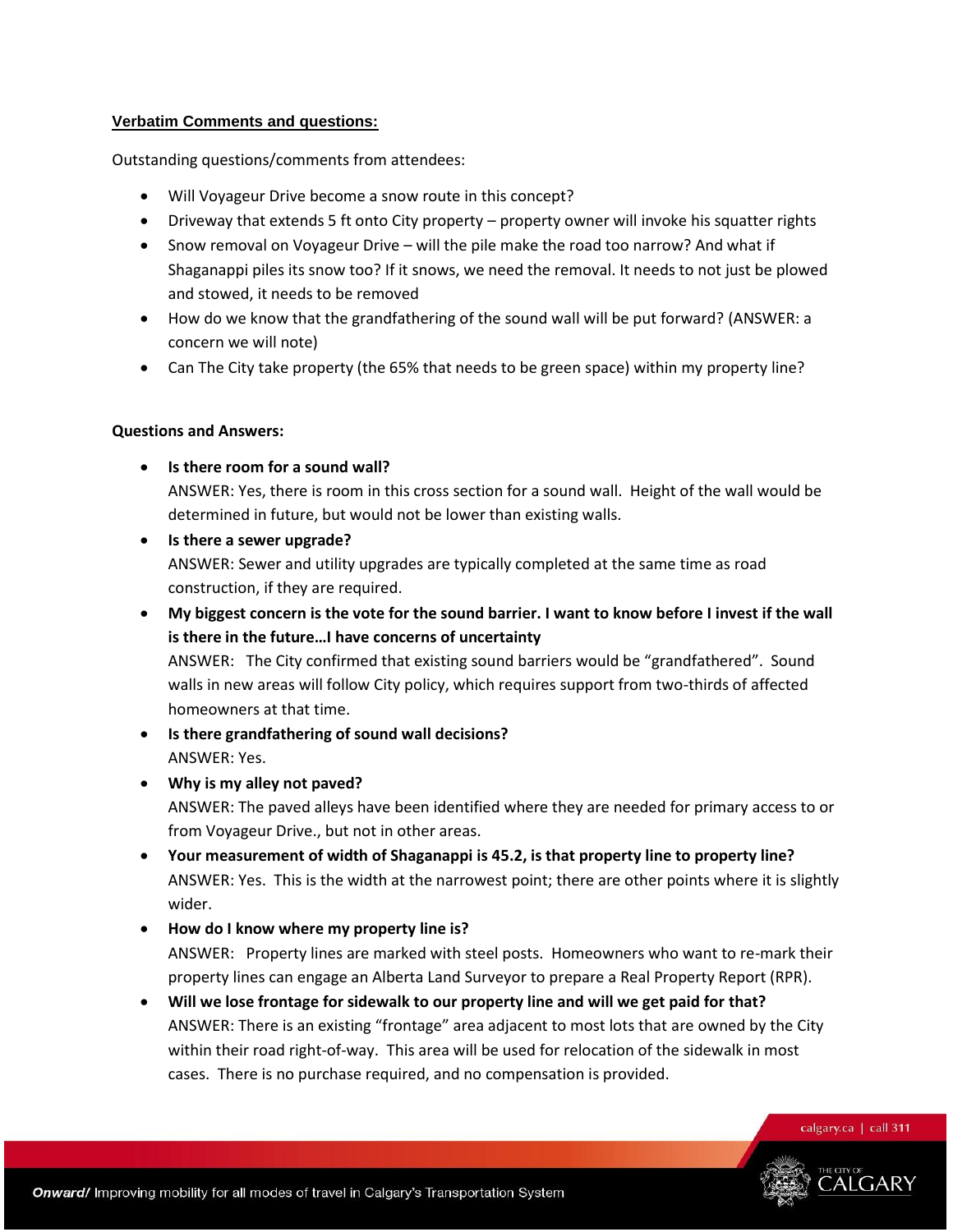- **Will alley way between Virginia and the alley way be removed and paved?** ANSWER: Yes.
- **Why would we have bicycle lanes on Voyageur Drive? 48th Ave makes more sense for bike lanes**

ANSWER: Shaganappi Trail is a continuous corridor that can provide bike routing through the entire NW quadrant, from north of Nose Hill to the Bow River. The Voyageur Drive links are essentially to maintain continuity of this system. 48 Avenue or other local streets would not provide such links.

- **Will 5ft of property be moved in for sidewalk? Yes or no?** ANSWER: No, no private property will be obtained for the sidewalk. The sidewalk will be in the existing frontage area already owned by the Cite.
- **Will City provide home owners new property line reports reflecting changes to property boundaries?**

ANSWER: There will be no changes to property boundaries, and the City will not provide reports.

- **I like your plan but does Bike Calgary like it? Can the plan change?** ANSWER: This is the first time the plan has been reviewed. Other stakeholders including Bike Calgary and the general public will be engaged at the May 1 open house. Plans can still changed based on public feedback, but at this time we expect that this recommended plan will remain as shown. The plans have been reviewed by the City's Cycling Coordinator.
- **Worried about pollution and traffic closer to houses. How will pollution be monitored?** ANSWER: The City does not monitor street-specific pollution. The system-wide measures adopted by the Calgary transportation Plan, including enhancement of transit and cycling mode, would improve emissions on a City-wide basis.
- **Will it be monitored?**

ANSWER: The City doesn't monitor emissions on a street-specific level.

**Pedestrian overpass at Valiant Drive, any changes?**

ANSWER: The plan recommends removal of this overpass, as it does not meet accessibility standards (wheelchairs, etc.) There would be substantial property impacts to construct an overpass that meets these requirements.

- **If they shore properties back by 5 ft and our driveway is at an incline, what would City do?** ANSWER: If retaining walls or driveway revisions are required to accommodate relocation of the sidewalk in the City setback, the cost of these changes would be borne by the City. The City will work with individual homeowners on these issues at the time of future construction.
- **The alley that connects to Virginia and Voyageur has property push back?** ANSWER: No, the current fence is the current property line. There will be a single shared lane.
- **Will City compensate for property value?** ANSWER: It is not possible to know the affect of such studies on property value, either positive or negative. No compensation will be provided.
- **We have a tree close to our sidewalk – would the tree be replaced?** ANSWER: If a tree is affected, the City typical replaces these on a 2-for-1 basis.

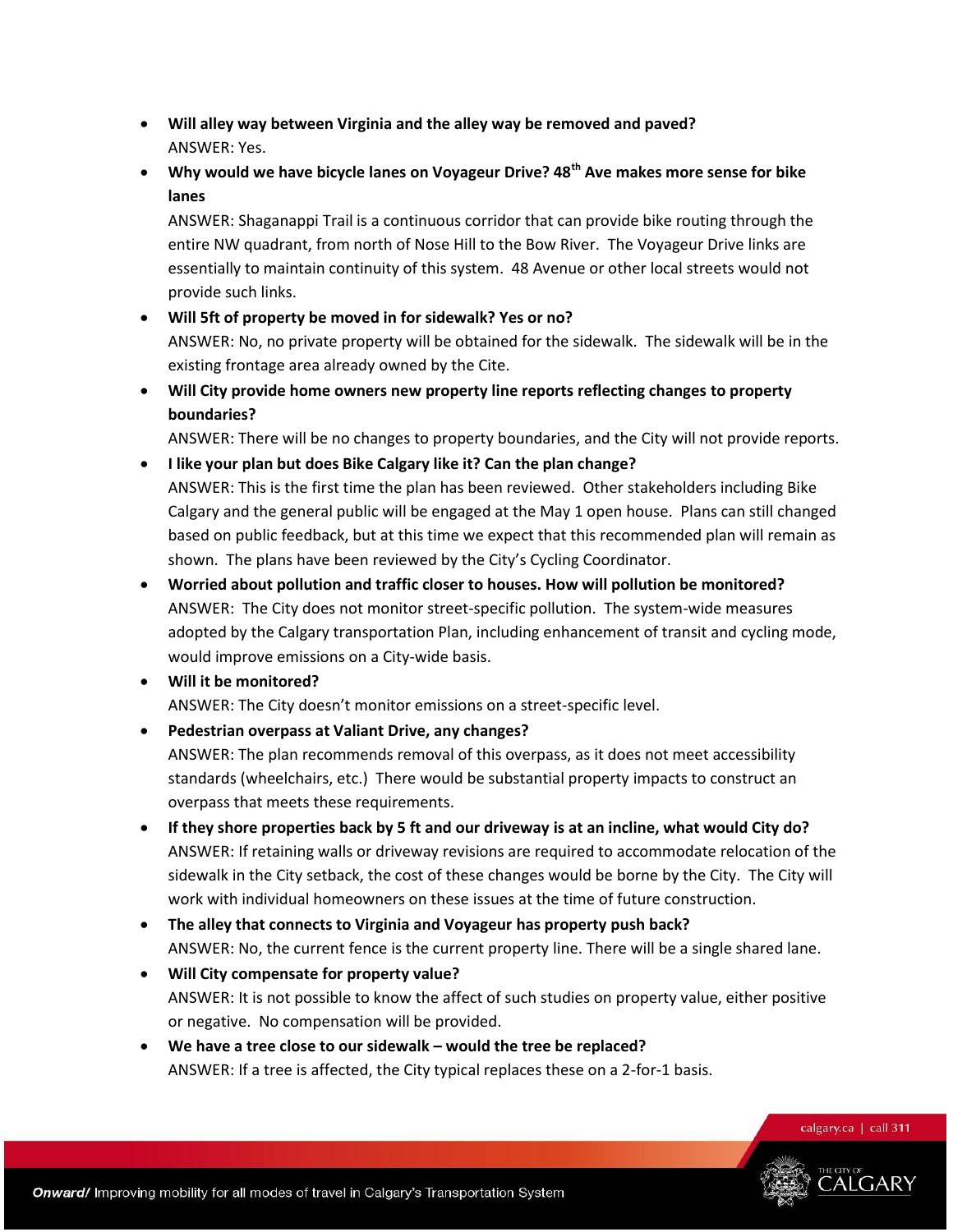- **About taxes, we are worried about compensation and resale values.** ANSWER: Assessment is separate from this plan. Transportation studies are not typically considered a relative factor in real estate, assessment, etc.
- **I don't think it will devalue.** ANSWER: Noted.
- **Why are we slowing down speed limits, are we widening and slowing down , adding lights or am I confused?**

ANSWER: The reduced speed limits are intended to better reflect the multi-modal arterial environment, with better accommodate of pedestrians and cycling.

 **People from Market Mall turning left onto Shaganappi will hit a light at the next block…it gets backed up.**

ANSWER: Noted. Traffic timing programs can be coordinated for weekend traffic demand, which is a detail considered following construction.

- **Will Shaganappi cross the river through Edworthy and connect to Sarcee?** ANSWER: No.
- **Property assessments have been going up and up but these houses on Voyageur Drive will not go up the same.**

ANSWER: Assessment doesn't set market. Those (market values) are set by buyers and sellers and we assess the value at sale prices on similar properties.

 **Nobody stops. We need stop signs for pedestrians and it's not safe for pedestrians at 40th Ave and Shaganappi.**

ANSWER: This concern will be addressed with the Traffic Operations unit of the City.

 **Can we use it (the concept map) to determine from the map how much grass is owned by City?**

ANSWER: The maps are to scale so do provide a realistic view of proposed changes.

- **How set in stone are you on intersection/lights at Valiant Drive?** ANSWER: Nothing is set in stone until the study is approved, but it is intended that this will be among the recommendations brought forward, yes.
- **Could it be a four-way intersection instead of a three-way at Valiant Drive?** ANSWER: It is not recommended that the Valiant Drive intersection connect to the west, as the street there is a local residential street that is not intended for traffic from Shaganappi trail.
- **Is there a TIA for Shaganappi? Or is it tied to West Campus and some other development and how it impacts other streets besides Shaganappi?** ANSWER: We are considering all these plans and the South Shaganappi community plan. The study hasn't looked at other roads in the area (53 Street, etc.), but in general the improvement of primary corridors such as Shaganappi would tend to reduce any perceived "short-cutting".
- **How does this affect alley? Can you park, get garbage or sidewalk? Is there restricted access?** ANSWER: We don't know details for whether or not parking will be allowed and it is expected that this would be dealt with on a block-by-block basis with each group of local homeowners at the future design stage.

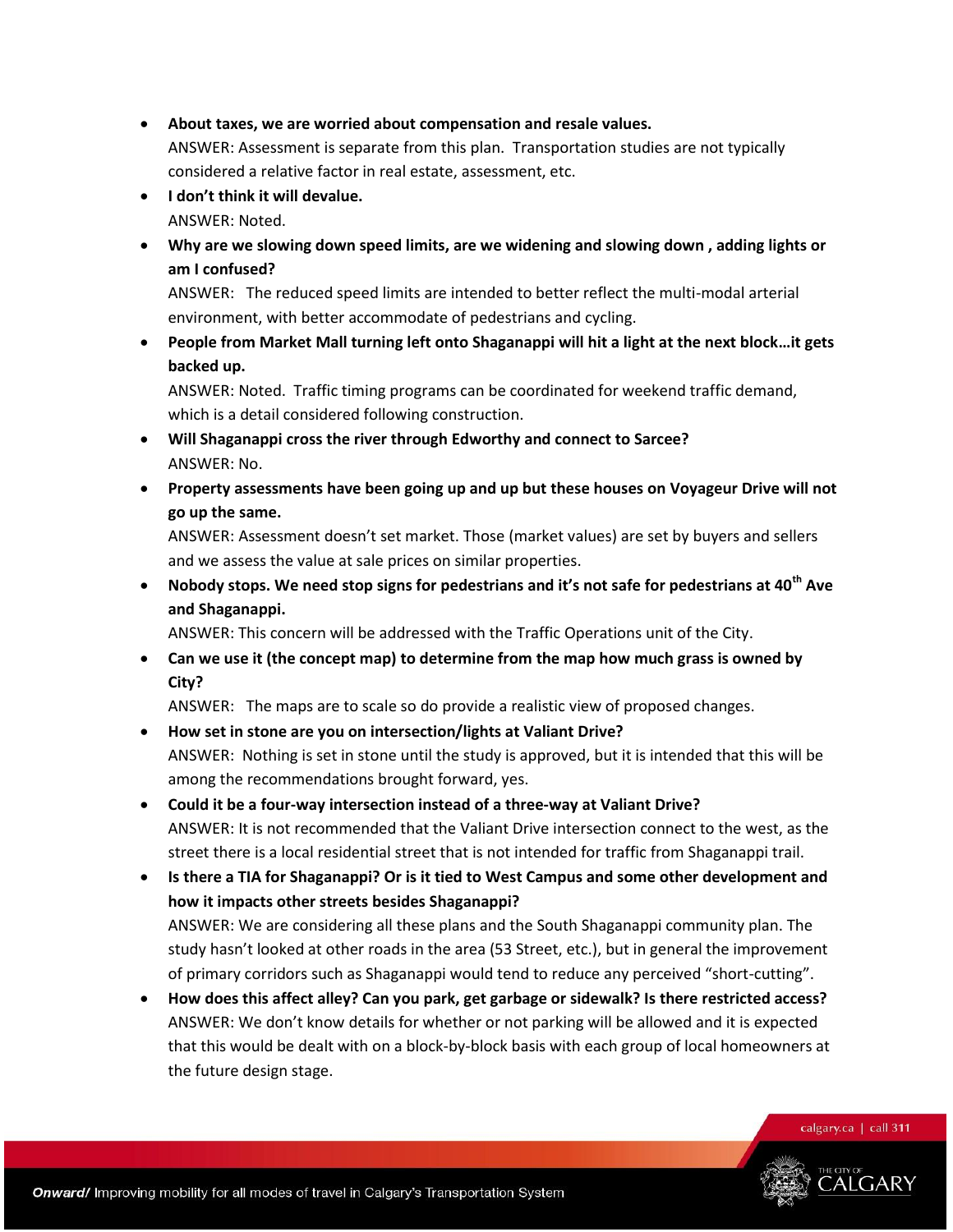#### **Workshop Feedback Form questions and answers:**

#### **Accessibility**

# **With the change to a one-way street, and considering that the alleyways are paved, do you think there will be any challenges to access the homes in the shaded area? Why or why not?**

- The front street being a road a bicycle pathway will have "priority 1" for snow removal. Now that our alleyway will be designated as a road. Does it to set "priority 1" snow removal? The alley ways can get badly congested and with the extra snow + traffic will make it very difficult. Of course this makes things a challenge.
- Since it would change to one-way traffic in front of my house when there is snow it would be more difficult to get in and out.
- Current address is just off of Vandyke Rd. Sure would like to see our Voyageur drive changed to Vandyke Rd.
- I would like to see snow removal continue on the alley to  $49^{th}$  street. Going valliant dr to van dyke PL to Vandyke Rd to Voyagueur Dr is akward.
- My only concern is winter time + snow issues. If snow gets piled along one way it could reduce traffic \_ parking flow. Also…when we have huge amounts of snow like this year we had lots of ruts + issues in backalley.
- Small challenges like parked vehicles in alleys.
- Yes.
- We are at the north end of Voyageur Dr. E. getting rid of the cul-de-sac is a bonus. Please pave the alley directly behind the houses – Plus a secondary extension to the alley pavement from cul-de-sac behind the houses to the east past the park onto Verona Dr.
- It would be wise to pave alley behind the park just east of voyageur Dr. (East) as it exists onto Verona Dr.
- We do not want a one-way street.
- My area looks fine.
- In our street north of Varsity west side they will be no real challenges we are basically doing that now.
- Remeasure and even with the excessively wide median 2 way traffic is feasible on Voyageur Dr. on both E + W side of Shaganappi Tr.
- Make sure the alleys will be plowed in the winter. Mention Priority 1 in plowing the alley and back alleys. Voyageur Dr at south end needs to be plowed every winter. House at end of street where lane is needs to be plowed.
- Am situated on west side of Shaganappi and, under the recommended plan, no challenges will be presented. Am in agreement with recommended plan.
- One way street and paved alleyways is an EXCELLENT PLAN. There will be NO CHALLENGES to access homes. My home faces Shaganappi Trail and I am happy with the recommended plan.
- Yes we will have to take a very roundabout route through the back alleys to park in front of our home. We lose additional parking space in back alley.

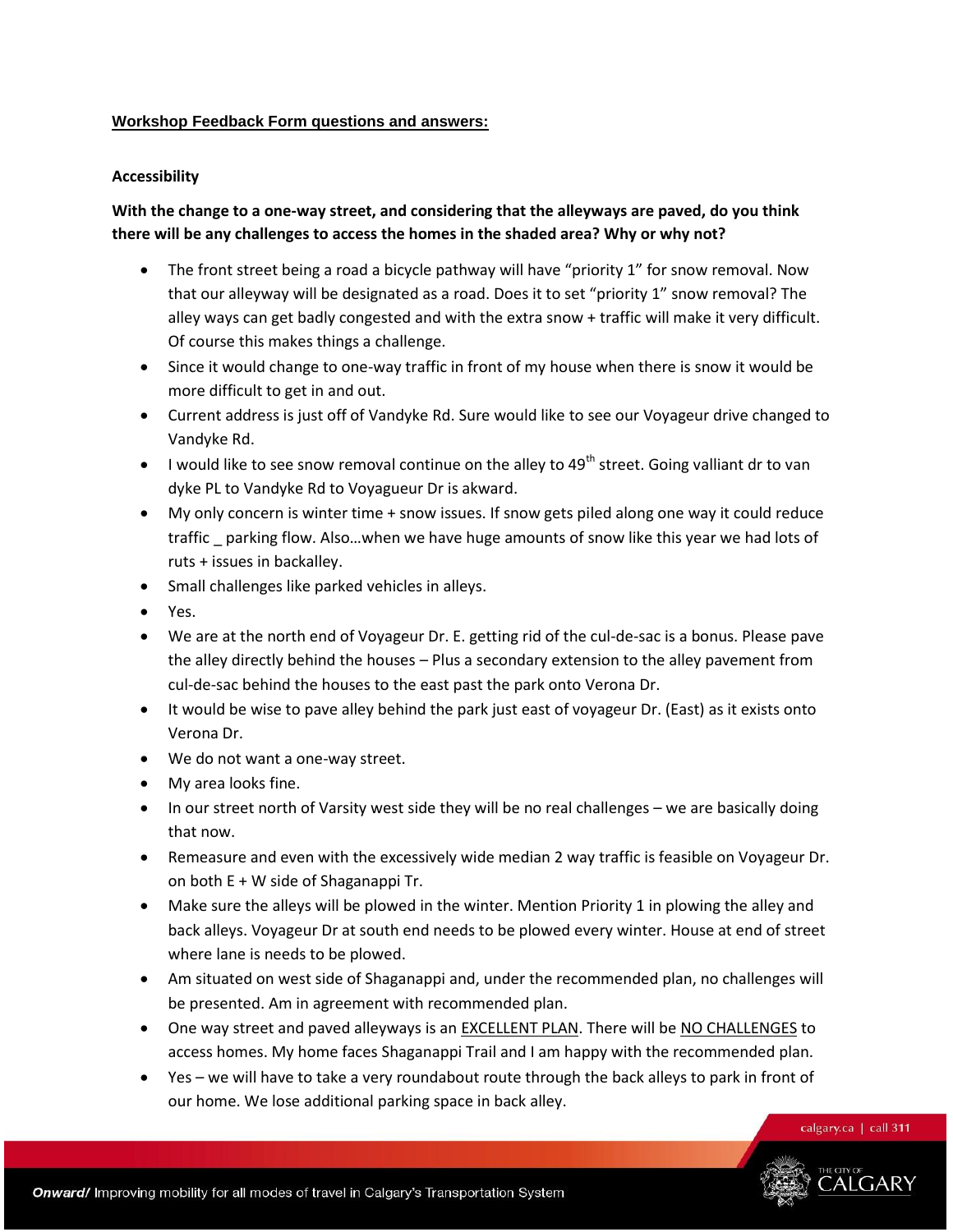- I think it will be ok. I am very relieved that the City will pave the back alleys. This, in my opinion, will improve access.
- No, as long as snow removal is in place and back alleyways are paved.

# **Sound Barrier option**

# **What do you like about the option? What do you think needs to be changed and why?**

- I want to keep the sound barrier. I bought it with the house and I don not want to see/hear traffic.
- We would like to keep the fence.
- Our property currently has a sound barrier and expect it to be replaced with a equal or better sound barrier (grandfathered). With the barrier the same height or higher.
- Grandfather sound barrier (must have!!!)
- It is very important for us to keep our sound barrier. It needs to be grandfathered in.
- I want to continue to have the sound barrier wall as I have currently. I would like the idea of grandfathering the sound wall where it currently exists.
- I like having the sound barrier. I would like to see the sound wall being grand fathered in & get a new sound wall put up guaranteed.
- No sound barrier.
- No sound barrier Thanks.
- None! Only if the wall height is kept to a minimum, like 6!
- We need a wall along Shaganappi + Voyageur Dr.
- We have a chain-link fence. We would very much like a sound barrier. Hopefully this will be an option.
- $\bullet$  I like the option it is the best for us.
- No Barrier Wall Replace chain link fencing on a 1 metre double curb base NO Grass.
- Sound Barrier is fine. Be grandfathered. No change in height.
- Wait to see noise level increase with recommended plan and put to vote at time.
- Sound barrier north of Varsity Dr on Shaganappi Trail was VOTED DOWN the last time. We have no crime on the block because there is no sound barrier. We **DO NOT** want a sound barrier.
- Keeping the sound barrier is good.
- I live on Voyageur Dr. North of Varsity. People in my area have been opposed to sound walls. I think we need one in this new configuration. I think the City should give all Voyageur Drive residents (all four Voyageur Drives) a sound wall so we all have same experience.
- I think a sound barrier is necessary, and existing barriers should be grandfathered in.

# **Medians**

# **What do you like best about the option? What do you think needs to be changed and why?**

 Decrease the medians. I do not want any piece of my front yard taken back. However I would be more okay with the land being moved back towards the house 5 feet, etc. if the city put in a

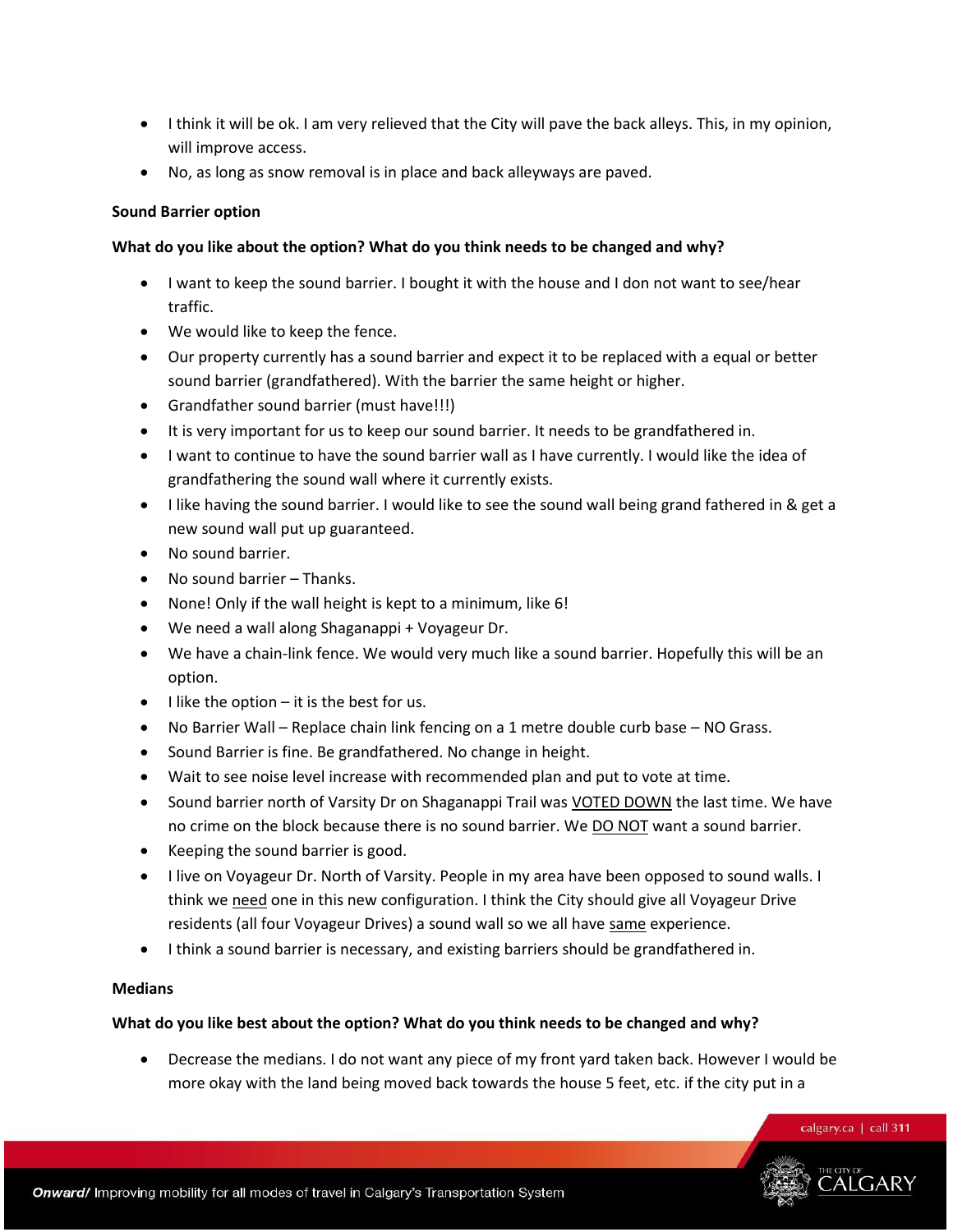chain linked fence as a signal of good will.

- I was very happy with the proposed recommendations. Would like to be emailed on if the recommendations are accepted.
- I like the option I have been presented
- $\bullet$  I think that the median is fine.
- The medians have no effect on me.
- Does not work for me.
- Overall everything works
- [what do you like best about the option] Nothing. Need Voyageur snow removed and snow plowed. Can barely drive on road.
- Medians are fine.
- No change.
- Reduce median to 2 meters wide (to include curbs) flat cement base NO grass/No trees. Rotation direction traffic-control lights (similar to John Laurier/Shag intersection) which allows median curb lane as both thru traffic and left hand turns.
- Medians are fine. Just make sure they fit in wall with what is recommended for Shaganappi
- I do feel this project should be strictly of a utilitarian nature therefore the median should be as small as is allowable under city legislation.
- Nothing needs to be changes we are in favour of and fully support the recommended plan
- Median fine with me. I understand its necessity for safety.
- I feel the city has worked to make this plan acceptable for Voyageur Dr. Residents. I feel the recommended plan (as of April 5/2014) is a good plan if improvements need to be made to Shaganappi.

## **Do you see any other concerns? Yes\_\_\_\_ No\_\_\_\_**

## **If yes, please list them below and tell us why they are a concern.**

- We need assurance that the sound barrier will be grandfathered in. Not only am I losing property in front, it would be very difficult to live without the sound barrier both for sound + privacy in addition to my property values.
- The concern is my house value is going to be depreciated.
- Yes, Concerned about Vallent drive intersection I'm not a big fan of more street lights do you need to have a new street light
- No, Finding Voyageur Dr (SW voyageur Dr) is very difficult. Can we rename street to Vandyke Road or Vandyke Circle or something else?
- Yes, crossing Shag without over pass I just want to ensure that we can cross to go to otherside + are still able to walk to school. Ie. Cross shag – walk along Valiant drive on west side towards  $49^{\text{th}}$  street.
- No, I am very happy that the city is listening and making decision that seem to be making the best fore everyone.
- Yes, By the new sidewalk lines we would probably lose two mature trees. Would new trees be planted closer to home.
- Yes (1) The use of back alley for public 2-way traffic. Not a reality. Diagram is an optical

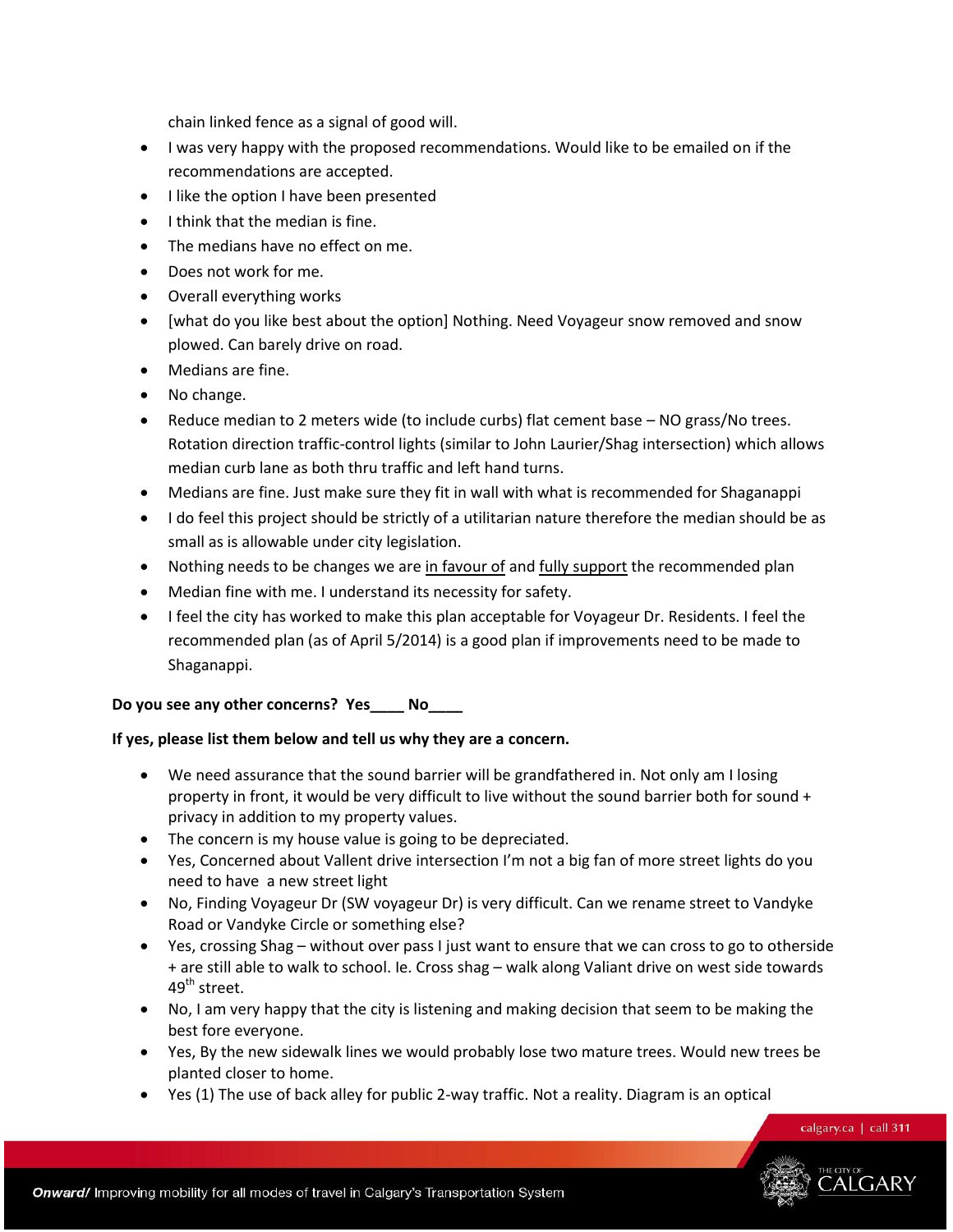disillusion

- If paving the alley one-way traffic okay; garbage & recycling bins; parking for various things next to the property. – okay
- Yes, my driveway affected by extending sidewalk onto house frontage, slope will increase and there will be a drop off. Who will redo the driveway.
- Yes, we do need a wall along Shaganappi + Voyageur not higher just a normal wall. We would like to keep the overpass. It would be safety for children.
- $\bullet$  Yes, To relocate Voyageur Dr. pedestrian sidewalks 4  $\frac{1}{2}$  feet closer to frontage boundaries, How do you intend to resolve [taking property that has existed for over 30 years]
- 1. Valiant Drive Pedestrian overpass changeover to at grade lights safety make sure there is enough time for pedestrian to get across the street.
- $\bullet$  2. 40<sup>th</sup> Ave turn to Shaganappi Trail. Right now no one pays attention to pedestrian. Just looking for space to get car onto Shaganappi
- 3. Make sure there is coordination of the lights so no bottleneck on Shaganappi
- No, My question re pollution was answered, because this is an important issue, however, with speed re-education will certainly be helped.
- $\bullet$  No.
- Yes, The city will not expropriate or purchase a portion of a homeowner's property; however, our enjoyment of our property which we purchased is definitely affected, as well as enjoyment of life.
- Yes, I want to say more about the sound wall. I don't think the city should leave sound walls up to individual homeowners on particular blocks (i.e., block-by-block). (There is such a thing as too much democracy!) The city should have certain parameters for sound walls, and then simply impose the walls when necessary. Why leave such a thing up to a vote? If there is too much noise/danger, then place a sound wall without opening it up to discussion. It improves homeowners quality of life (whether they realize it or not), and makes it safe for children. Thanks for listening.
- Yes, This relates to the proposal. It appears this plan is not accurate particularly in the junction of Vandyke Rd & Voyageur Dr on the west side of Shaganappi Trail. The wheel chair ramp was recently built on this junction. One of the ramps on the north side of the Vandyke Road way still be used in the proposed construction. This way save costs at least of one ramp (demolition & construction)
- Yes, snow plowing vs. snow removal. I think that snow needs to be removed from Voyageur Dr.

## **Do you have any suggestions to alleviate these concerns? Yes\_\_\_\_ No\_\_\_\_**

## **If yes, please list them below.**

- Keeping sound barriers giving us assurances.
- Why not consider using lights as they don on Memorial Drive and expand the road ways past Market Mall as required (to West Campus). This would save time + money to all those involved. Because you still have a bottleneck between Varsity drive  $+32<sup>nd</sup>$  avenue due to the traffic lights.
- Between Varsity Drive to Crowchild Trail, the Shaganappi Trail can use the 1.2 Median instead of 4.5 median. That space can add to the owner's sidewalk and make no change to the existing sidewalk.
- Change the name of the streets [on Voyageur]